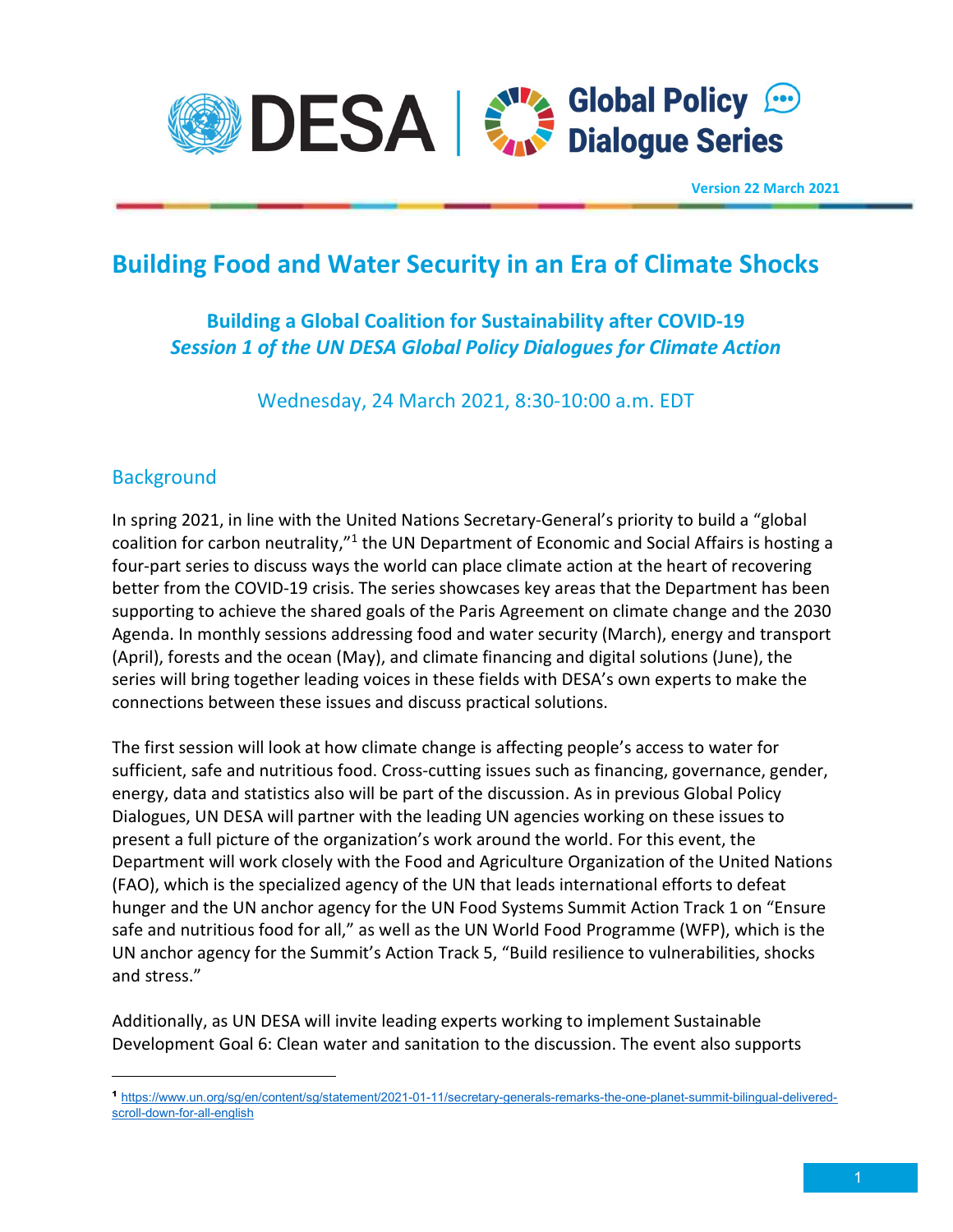World Water Day (22 March), to be celebrated during the same week, and the Department's upcoming policy briefs on climate action and food security and nutrition.

To enhance engagement, participants will be invited to submit questions online at the time of registration and in the webinar and Facebook chat during the event. The results of the discussion will be shared with UN leadership and be used to support future UN DESA policy briefs on the economic and social impacts of the pandemic, pandemic recovery, and the Department's support to the Decade of Action. This event also will serve as a Food Systems Summit Dialogue and the summary will be submitted as an input to Action Tracks 1 and 5 and feed into the UN-Water Global Dialogue processes under the Food Systems Summit, including the April 27 Global Food Systems Summit Dialogue on "Water as the Game Changer for Food Systems Transformation".

### Date and time

This session, the first of four dialogues in the series, will be held on Wednesday, 24 March 2021, from 8:30-10:00 a.m. EDT.

#### Location

The events will be held on UN DESA's Zoom account and streamed to UN DESA's Facebook channel. Events will be held in English with live captioning available in six UN languages.

#### Event format

- **I.** Welcome (2 minutes) Mr. Liu Zhenmin, UN Under-Secretary-General for Economic and Social Affairs
- II. Keynote remarks (5 minutes) Mr. Qu Dongyu, Director-General of the Food and Agriculture Organization of the United Nations (FAO)
- III. Keynote remarks Mr. Amir Abdulla, Deputy Executive Director, World Food Programme (5 minutes)
- IV. Discussion 1: Ensuring sustainable access to water and food for all in an era of climate shocks (35 minutes)

Confirmed panelists: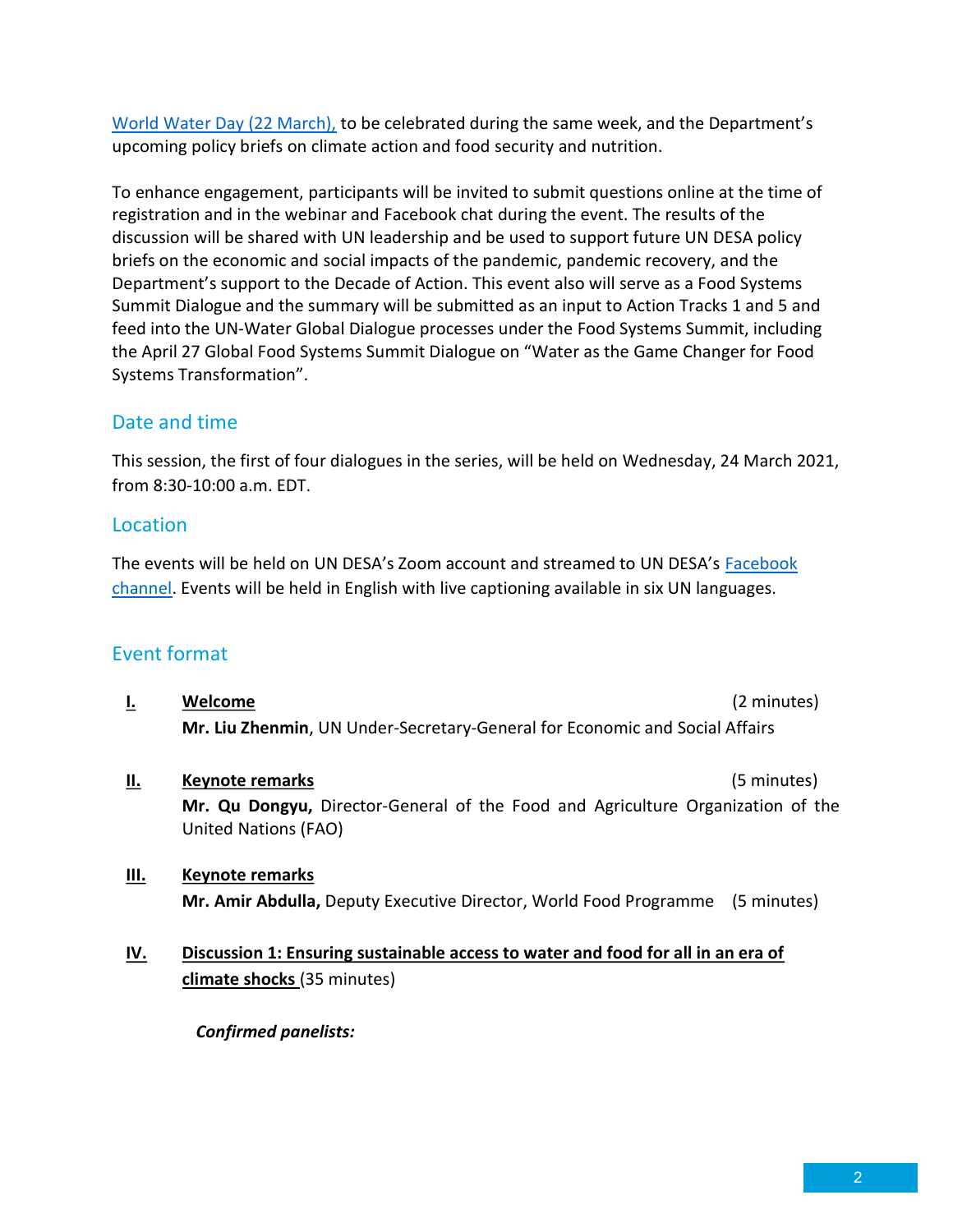- Ms. Cherrie Atilano (Philippines), CEO and President of AGREA, an innovative and inclusive enterprise founded on fair trade and sustainable agriculture, and a UN Scaling Up Nutrition Lead Group member
- Ms. Betty Chinyamunyamu (Malawi), CEO of the National Smallholder Farmers' Association of Malawi
- Mr. Mark Gordon, Head of Asset Creation and Livelihoods Unit, World Food Programme
- Mr. Mike Khunga (Malawi), nutritionist with the Civil Society Organisation Nutrition Alliance and youth chair of Food Systems Summit Action Track 5.
- Ms. Sasha Koo-Oshima, FAO Deputy Director of Land and Water

**Moderator:** Fiona Harvey of The Guardian

#### Guiding questions:

- How are water scarcity, climate shocks, long-term drought, flood conditions and slow-onset climate events affecting food production, distribution and access to water for agriculture globally?
- What are some of the challenges faced due to the impacts of climate shocks, droughts and floods, especially by the most vulnerable people and regions?
- How can we ensure access to safe water and nutritious food for all in the face of shocks, vulnerabilities and stresses, while safeguarding nature and conserving our limited natural resources?

#### V. Keynote remarks (5 minutes)

Ms. Kelly Ann Naylor, Vice Chair of UN-Water and Associate Director for Water, Sanitation and Hygiene at UNICEF

#### VI. Discussion 2: Innovative solutions for improving access to clean and safe water

(35 minutes)

#### Panelists:

- Mr. Samir Ibrahim (Kenya/Tanzania), co-founder, SunCulture, a startup for solar-powered generators and water pumps in Africa
- Ms. Tania Eulalia Martinez Cruz (Mexico), postdoctoral researcher at the University of Greenwich and member of the Global Hub on Indigenous Peoples Food Systems.
- Mr. Zahin Razeen (Bangladesh), founder of Hydroquo+, a startup dedicated to ensuring water security, and UN Young Leader for SDGs Class of 2020